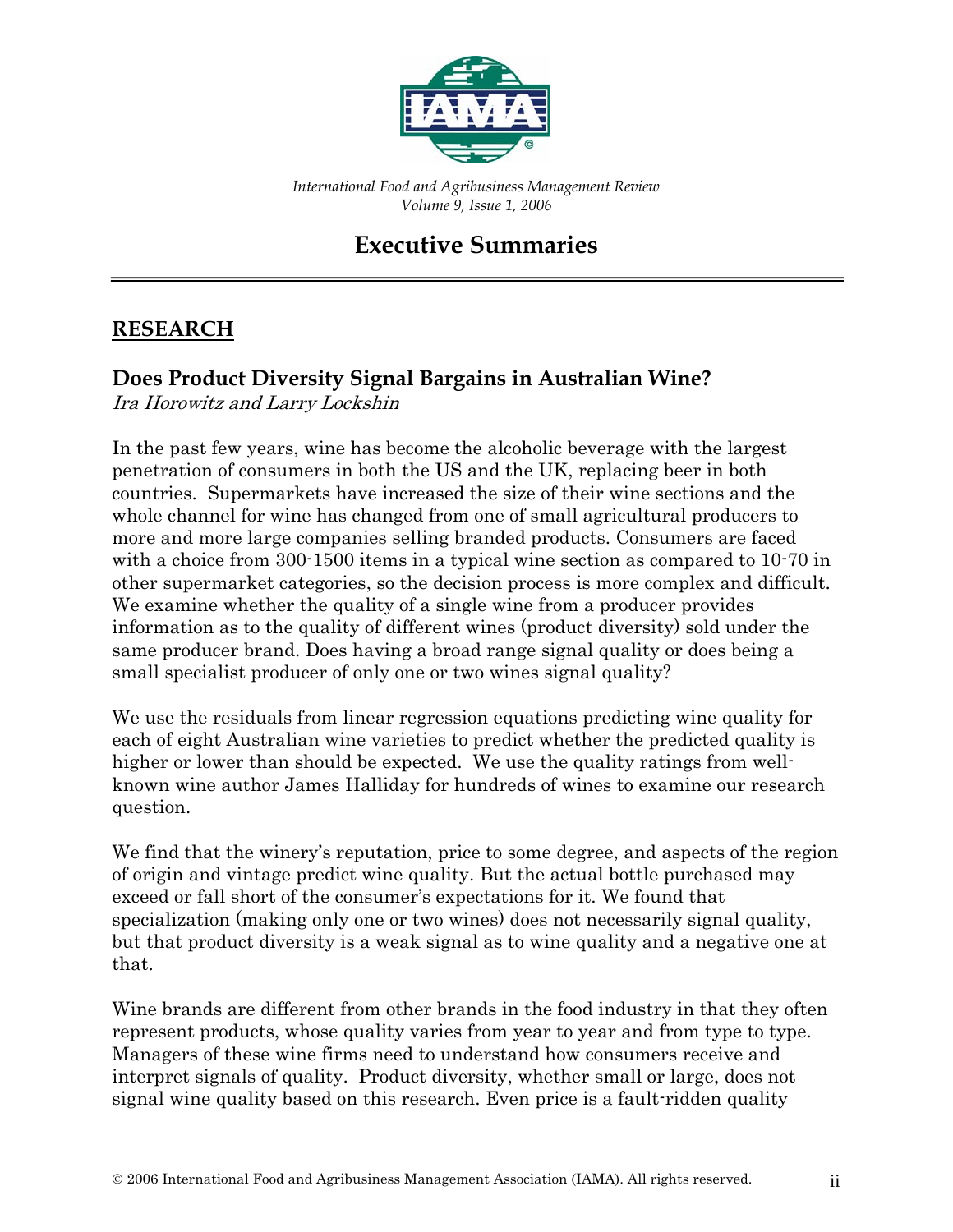signal for Australian wine. More research is needed to understand how and what signals quality to the average wine buyer.

### **Redesigning the Food Chain: Trade, Investment and Strategic Alliances in the Orange Juice Industry**

Paulo F. Azevedo and Fabio Chaddad

Change in trade barriers and capital flow creates opportunities for redesigning the food chain. In the most prominent view, trade barriers foster foreign direct investment as an alternative to explore competencies that may be replicated in the host country (Dunning [1998]). On the other hand, the institutional harmonization that emerges with market integration  $-i.e.$  lower trade barriers – promotes foreign direct investments because firms are more likely to invest when they know the rules that govern market competition. This paper argues that the perspective of market integration may combine both effects in the same direction.

The orange juice chain in U.S. and Brazil, the key-players in the global frozen concentrated orange juice (FCOJ) market, provides an interesting illustration of how change in market integration provides incentives for foreign direct investment and the redesign of the food chain, particularly in order to deeply explore existing capabilities. The study focuses on the FCOJ industry in Florida and the Southeast region of Brazil, particularly São Paulo State. Firms expect institutional harmonization and market integration, opening new opportunities for strategic alliances and the re-design of the food chain in general. Meanwhile Brazilian orange juice firms face high import tariff rates and no perspective of significant fall in the short run. Thus there are strong incentives for them to redirect investments to orange crushing plants located in the US. The additional variable that explains the re-arrangement in the FCOJ chain was the existence of complementary capabilities among Brazilian crushing firms – particularly Citrosuco and Cutrale – and US beverage firms, such as Tropicana and Minute Maid.

This finding has relevant implications to agribusiness managers. First, trade barriers are not enough to support FDI and related internationalization decisions. Second, the perspective of market integration creates a positive environment, mainly due to institutional harmonization, for new strategic alliances and the redesign of the food chain. And third, the existence of complementary capabilities between foreign and domestic companies is a necessary condition for this type of supply chain re-arrangement.

#### **Success Factors for New Generation Cooperatives**

Jared G. Carlberg, Clement E. Ward, and Rodney B. Holcomb

The goal of the research reported in this paper was to determine the factors important to the success of value-added New Generation Cooperatives (NGCs). A survey of NGC managers was used to determine which potential success factors they considered to be important for their organizations. A self-explicated approach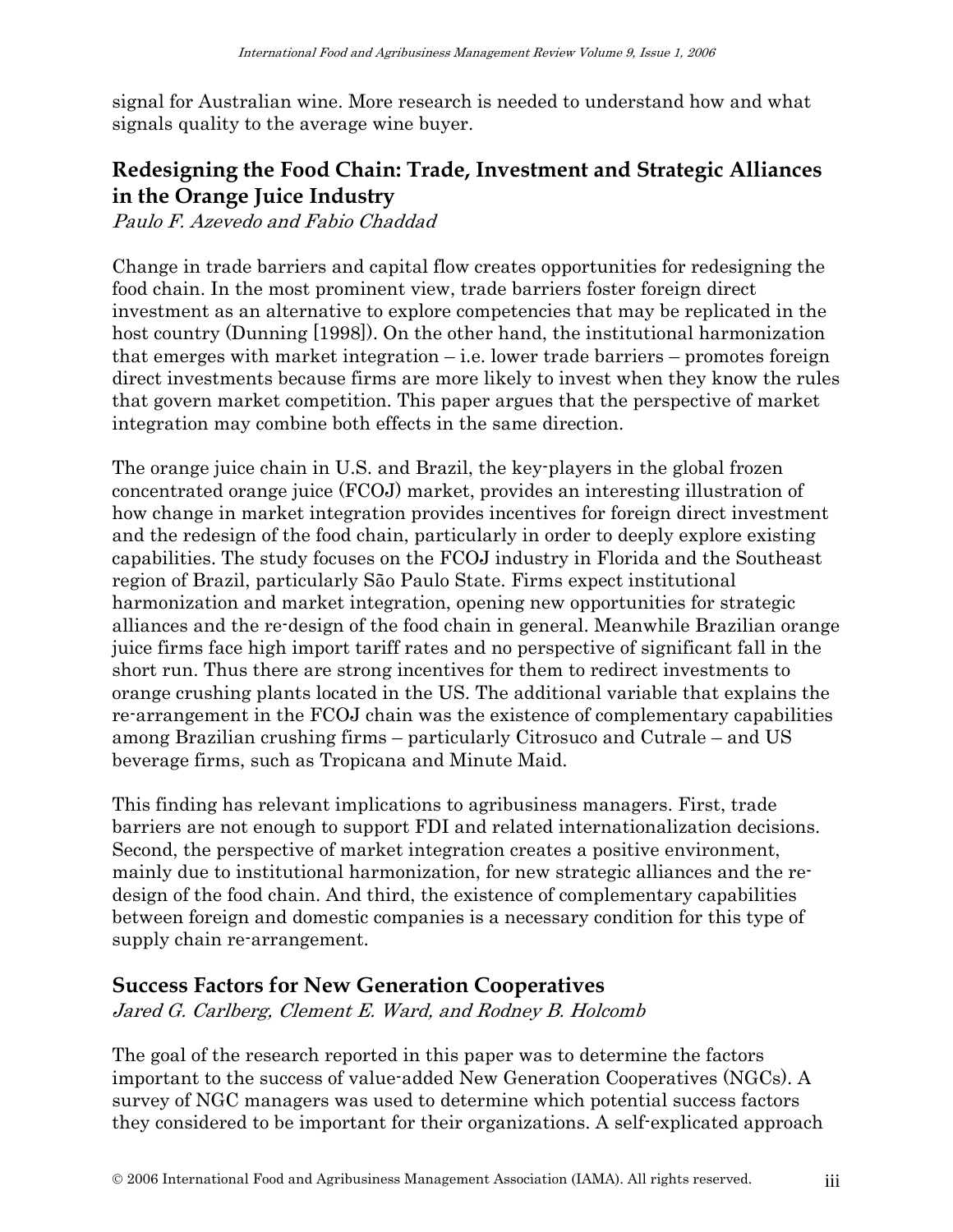was used to calculate weighted preference scores for each of 50 factors. Scores were calculated across all respondents as well as for respondents within five broad NGC groups, with the members of each group engaged in similar value-added activities.

Results indicate that factors in the "Planning and Development" category and the "Financing and Costs" category are considered critically important for success by NGC managers as a whole. However, when smaller subsets of NGCs with common characteristics are considered, important differences exist as to the factors considered to be important for success.

Three recommendations for value-added management are made at the end of the paper. It is hoped that this research will benefit persons engaged in the development or management of NGCs or similar value-added agribusinesses.

### **Protecting Your Turf: First-mover Advantages as a Barrier to Competitor Innovation**

Brian C. Briggeman, Michael A. Gunderson, and Joshua D. Detre

Agribusinesses selling consumer goods constantly have to alter their products to meet ever-changing consumer demands. Consumers desire innovative products that meet their personal tastes, income levels, or expectations for improving the quality of their life relative to existing products. Firms that recognize these changes in tastes can innovate and meet this change in demand with improved products and, at least initially, capture a premium.

Innovators hope that first-mover advantages will allow them to recoup some of the costs associated with creating a new product and reward them for facing the uncertainty of the new market. That is, innovators would desire that initially they could extract a premium for being among the first competitors in a market (Conner 1988). Additionally, they desire that being the first in the market would create a degree of loyalty among consumers that result in consistently higher market share that is more easily defendable. Therefore, our objective is twofold: 1) calculate the size of first-mover advantages; 2) demonstrate that a first-mover strategy deters competitors from innovating. Using a fruit juice company's market data, we develop a stochastic net present value simulation model to analyze the introduction of a new juice product in an uncertain market. Results indicate that first mover advantages are large enough to justify entering the uncertain market. Also by entering the market now, the firm is able to maintain their long-term market share because the probability of competitor entry is decreased (i.e. barrier to competitor innovation is created). Finally, it is our contention that the presented model allows for a better-justified decision regarding the respective firm's market investments in a new product. Furthermore, this model is flexible enough to recognize differences in other markets in terms of the number of firms, start-up costs, competitiveness in industry, market share, and pricing responses.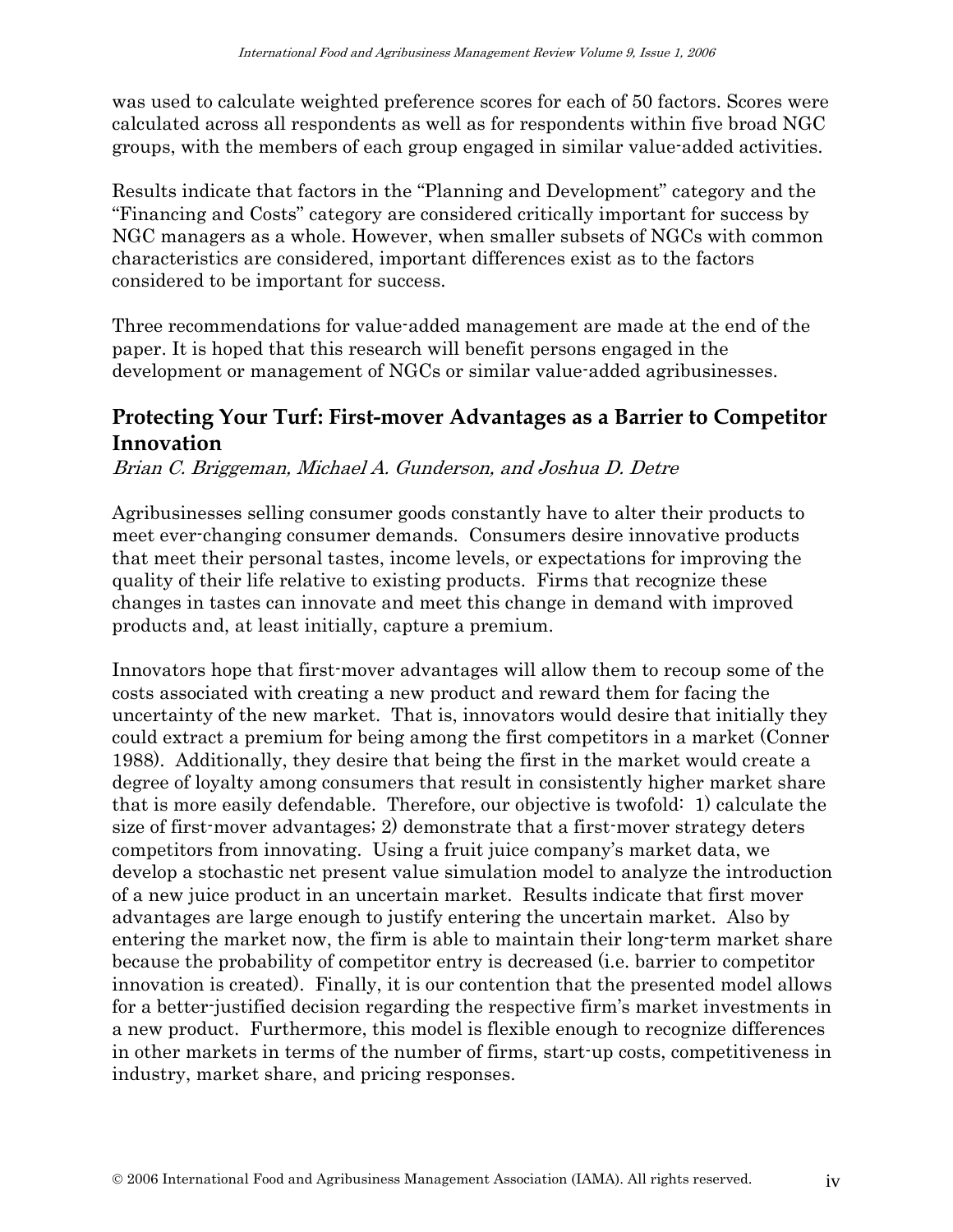## **Scorecarding and Heat Mapping: Tools and Concepts for Assessing Strategic Uncertainty**

Joshua Detre, Brian Briggeman, Michael Boehlje, and Allan W. Gray

The dramatic changes occurring throughout the agriculture industry are creating new and different uncertainties than the traditional operational and financial uncertainties agribusinesses have faced in the past. These new uncertainties result from strategic choices and a turbulent business climate. The objective of this paper is to present a methodology that helps teach agribusiness managers how to understand, assess, evaluate, and manage these new and different strategic uncertainties. The approach is to present a mental model that frames assessment of strategic uncertainty from a potential and exposure perspective. Scorecarding and heat mapping assessment tools operationalize the mental model. Participants in an executive agribusiness educational workshop applied this mental model to one of three hypothetical seed companies.

The participants in the workshop found that by focusing on the potential of the uncertainty and the likelihood of this potential as well as the exposure and the likelihoods of exposure, allowed them to understand better the true impact uncertainty could have on their firm's value. In addition, their perspective was that the methodology was not only an effective way to facilitate understanding of strategic uncertainty, but it also provided useful assessment tools that management can easily incorporate into their company's strategic planning processes. In essence, the scorecard and heat mapping tools provided a time efficient and systematic method for analyzing as well as communicating the strategic uncertainties faced by the firm. Further development and testing is necessary and underway, but preliminary results suggest that the methodology is useful in understanding, analyzing, and communicating the potential as well as the exposure of strategic uncertainty.

## **Does Price Signal Quality? Strategic Implications of Price as a Signal of Quality for the Case of Genetically Modified Food**

Yun-Jae Hwang, Brian Roe, and Mario F. Teisl

When products differ by quality and quality is highly subjective (e.g., fashion or art), novel (e.g., new technology), or difficult to verify prior to purchase (e.g., credence attributes), consumers may turn to price as a signal of quality. Products containing genetically modified (GM) ingredients meet each of these criteria, i.e., GM ingredients are novel, their presence is difficult to verify, and their impact on quality may be viewed differently across individuals with the same knowledge. This leads to additional difficulty for managers attempting to formulate pricing strategy in the presence of more a complex quality signaling environment.

We add to the limited empirical literature on consumers' use of price as a quality signal by testing if the traditional downward-sloping consumption-price relationship fails to hold for GM products using data collected from a nationally